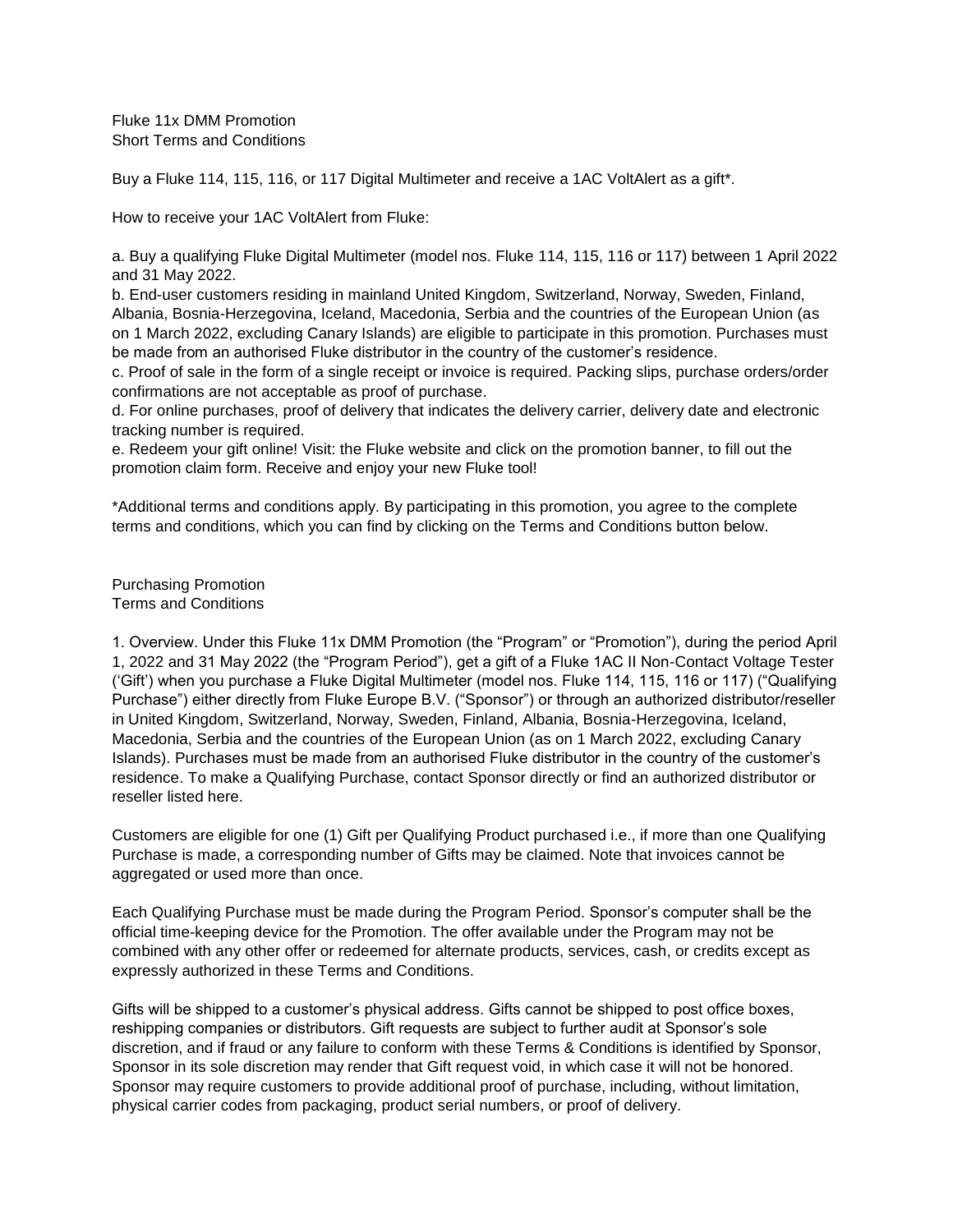If you make a Qualifying Purchase for or on behalf of your employer, then you agree to promptly deliver any Gift(s) awarded under the Program to your employer, and to provide Sponsor evidence of such delivery upon request. In addition, you are solely responsible for complying with your company's policies regarding acceptance of gifts and participation in promotions like this Program.

2. Eligibility. The Promotion is void where prohibited by law and open only to end-user customers residing in mainland European Union, United Kingdom, Switzerland, Norway, Sweden, Finland, Albania, Bosnia-Herzegovina, Iceland, Macedonia, and Serbia ("Program Territory").

Employees, directors and officers of Sponsor, its parent companies, affiliated companies, subsidiaries, (sub-)distributors, agents, resellers, representatives, public relations, advertising, promotion and fulfillment agencies, professional advisors, consultants, website providers, web masters and those persons' immediate families (parents, siblings, children and spouse, wherever they may live) and persons living in the same household (whether related or not) are not eligible to participate in the Promotion. This Promotion is also not applicable to healthcare professionals, being (a) individuals (or entities) involved in the provision of health care services to patients, or (b) individuals (or entities) who purchase, lease, recommend, use, arrange for the purchase or lease of, or prescribe Sponsor's medical products or services on behalf of health care professionals, including physicians' purchasing agents, physicians' practice managers and management within medical group purchasing organizations.

3. Disclaimer. Sponsor and each of its parent companies, subsidiaries, and affiliates, and their respective directors, officers, professional advisors, representatives, employees and agents (collectively, the "Released Parties") will not be responsible or have any liability for: (a) any late, lost, misrouted, garbled or distorted or damaged transmissions or purchase requests; (b) telephone, electronic, hardware, software, network, Internet, or other computer- or communications-related malfunctions or failures beyond Sponsor or the Released Parties reasonable control; (c) any Promotion disruptions, injuries, losses or damages caused by events beyond the reasonable control of Sponsor or by non-authorized human intervention; or (d) any printing or typographical errors in any materials associated with the Promotion.

## 4. Program Details.

a. Make a Qualifying Purchase consisting of at least one (1) Fluke Digital Multimeter (any of models listed in the table below) from an authorized distributor or reseller listed here or directly from Sponsor. b. Register a claim on the Promotion's online registration form. This is available by clicking the Promotion banner on the regional Fluke website.

c. The Promotion form must be fully completed and submitted along with a clear, legible scan of the invoice of a Qualifying Product purchased during the Program Period, as proof of purchase. Packing slips, purchase orders/order confirmations are not acceptable as proof of purchase. Invoices with dates outside the Program Period are not valid and will not be considered. For online purchases, proof of delivery that indicates the delivery carrier, delivery date and electronic tracking number is required. d. In addition to the proof of purchase, provide your delivery address for the Qualifying Product and the Gift. The delivery address should be in the same country as the country of purchase.

The purchasing of the following product(s) constitutes "Qualifying Purchase(s)."

- Fluke 114 Electrical Multimeter
- Fluke 115 Digital Multimeter
- Fluke 116 HVAC Multimeter with Temperature and Microamps
- Fluke 116/62 MAX Technician's Combo Kit
- Fluke 117 Electricians Multimeter with Non-Contact voltage
- Fluke 117 Electricians Multimeter with Non-Contact voltage
- Fluke 117/323 Electrician's Multimeter Combo Kit
- Fluke 116/62 MAX Technician's Combo Kit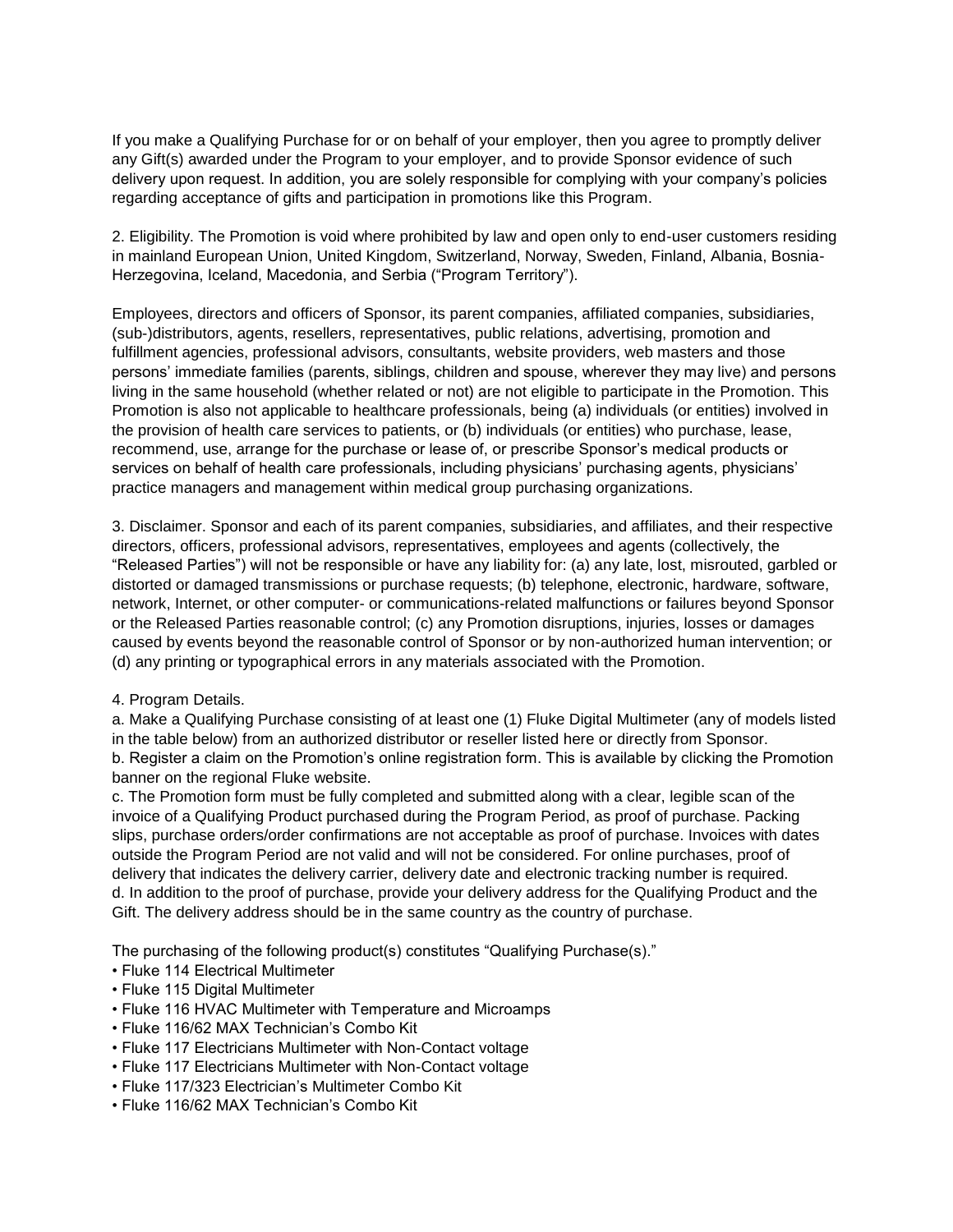## • Fluke 117/PRV240 Kit

The following Fluke product constitutes the "Gift" under this Promotion:

Product/Model Name Model Number FLK-1AC-E2 (200-1000V) 2432971 FLK-1AC-A1-II (90-1000V) 2432932

e. Sponsor will accept valid claims from the beginning of the Promotion Period until 30 June 2022 ('Claims Deadline'). Claims registered after this date will be rejected as invalid.

f. Sponsor shall verify the submitted invoice scans and the claims forms. In case of discrepancies in the form concerning the number of Qualifying Products purchased and the number of Gifts claimed or otherwise, Sponsor shall, at its sole discretion, be entitled to provide the correct number of Gifts (if any) to that customer. If Sponsor determines that the customer's claim does not meet the terms and conditions or is otherwise ineligible, the customer will be informed accordingly.

g. Within up to 4 weeks from the Claims Deadline, Sponsor or its representatives shall dispatch the Gift to that address of the customer, to which the qualifying Fluke Product(s) were originally shipped. h. In case of non-receipt of the Gift, customer should inform Sponsor in writing at the earliest, but no later than 30 July 2022. Claims of non-receipt received after this date shall be resolved solely at Sponsor's sole discretion.

5. Release of Liability; Indemnification. Except where otherwise prohibited by law, by participating in the Promotion, you release and agree to indemnify and hold harmless each Released Party from any liability, obligation, injury, claim, suit, action, cost, expense, loss or damage of any kind, including any tax liability or loss of opportunity, whether direct, indirect, special or consequential, that may be imposed on, asserted against or incurred by such Released Party that arise out of or relate in any way to this Promotion or the incentives offered thereunder, including, but not limited to, where arising out of or relating to the following: (a) any technical difficulties or equipment malfunction (whether or not under Sponsor's control); (b) any misdelivery, theft, unauthorized access or third party interference; (c) any entry or request under the Promotion that is late, lost, altered, damaged or misdirected (whether or not after their receipt by Sponsor) beyond the reasonable control of Sponsor; (d) any damages due to the operation of a postal or courier service; (e) any tax liability incurred by participant; and (f) use or misuse of any discounted product or gift with purchase (except to the extent covered by any applicable product warranty).

6. Intellectual Property Notice. The Promotion and all accompanying materials, including these Terms & Conditions, are copyright © 2022 by Fluke Europe B.V. All rights reserved.

7. Miscellaneous. The Promotion and these Terms & Conditions will be governed, construed and interpreted under the laws of the country of incorporation of Sponsor without applying any conflicts or choice of law provisions under such law that might refer the interpretation or any term thereof to the laws of any other jurisdiction. Participants are bound by these Terms & Conditions and by the decisions of Sponsor, which are final and binding in all respects. Any action brought regarding the Promotion and these terms and conditions may only be brought in the state or federal courts located in the territory in which the Sponsor is incorporated, and each party to such action expressly consents to jurisdiction of those courts. To the fullest extent permitted by applicable law, Sponsor reserves the right to change these Terms & Conditions at any time, in its sole discretion, and to suspend or cancel the Promotion or any person's participation in the Promotion should computer viruses, unauthorized human intervention or other causes beyond Sponsor's reasonable control affect the administration, security or conduct of the Promotion, or Sponsor otherwise becomes (as determined in its sole discretion) incapable of conducting the Promotion as planned, or for any other reason determined by Sponsor to be appropriate in its discretion. Participants who violate these Terms & Conditions, violate any law, rule or regulation in